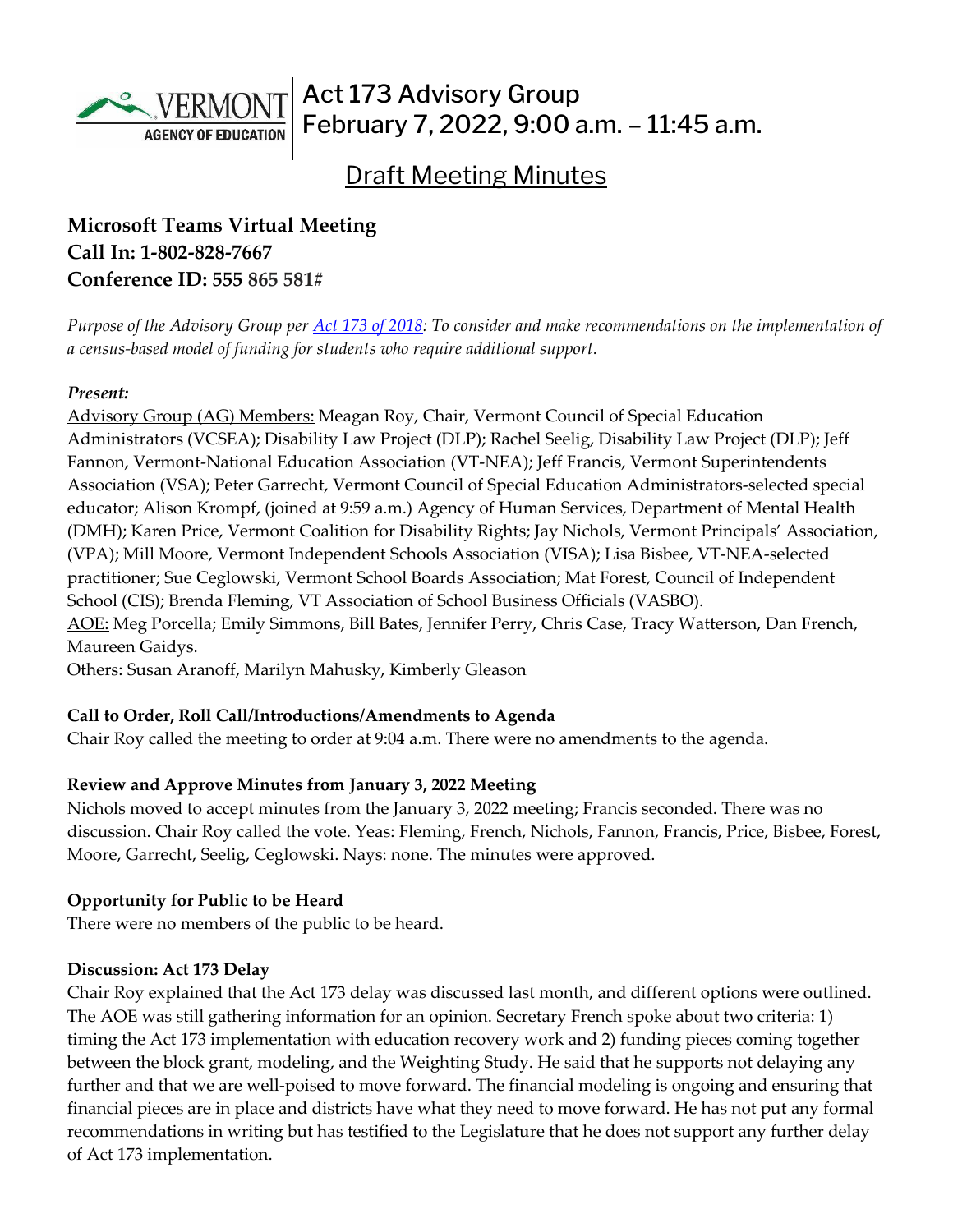There was conversation on having a discussion or making a formal decision. Chair Roy shared VCSEA's position that Act 173 should go into effect on July 1, but the implementation of the rule series 2360 changes (Specific Learning Disabilities (SLD) identification and adverse effect), should be delayed by a year so that districts can work more closely with the AOE on supporting that implementation. Seelig shared that the DLP does not want to see any delay in whole or any part of implementation; materials that are being produced will be helpful in implementation. Vermont Family Network (VFN) has testified to the House Education Committee that no delay in rule series 2360 is supported. VASBO doesn't have a formal statement, but most of VASBO does not support a delay. Their concern is that the census-based block grant is based on a long-term Average Daily Membership (ADM), and they would like to see it connected to the Weighting Study. The VASBO majority wants to move forward and put their energy into the weighting formula. The VPA is worried about the extra burden/stress on teachers related to adverse effect and Nichols said it might be more palatable if implemented with a partial delay and would allow more students to be served under multi-tiered systems of support (MTSS); VPA membership is split on an opinion regarding delay of implementation.

Chair Roy reminded the group that the intent of the law is to provide support and services to more students who struggle without needing to identify these students, which is why the law and funding flexibility should go into place as that buys some time to implement changes. There will be less than four months to implement these changes, which for some districts are significant. There was discussion on MTSS, shifting focus, not serving students who are struggling, reimbursement model, and flexibility with the block model. Francis observed that there is agreement that the law itself should go into effect on July 1, and that the deliberation is with the adverse effect and SLD rules. He suggested a conversation about how this would work in districts that are ready and those that are not, including what access parents would have to legal recourse. There was discussion on districts already struggling, if AOE can provide intensive supports to such districts, equal protection-type argument, small number of districts who are ready and large number of districts that are not, guidance documents require a lot of support to be functionally helpful, assessing districts' readiness, challenges of supporting teachers and Tier 1, staffing issues, increase in students with disabilities (SWD) due to the pandemic, less need for numerous independent evaluations with rules in place, and difference in readiness levels between special and general educators.

Case spoke about another needs assessment in March which will be a combination of LEA-to-LEA needs and what is needed in a second round of technical assistance provision of rule changes. He drew a distinction between content specific needs assessment (supporting rule change) and more systemic needs assessments around systems levers. He said a contract was recently signed with Flip Turn Consultants for SLD evaluation guideline development; hopefully this will be released by July 1 2022. There was discussion on the varied fidelity of MTSS across the state, setting this law up for failure, using a hybrid approach and letting those who are ready proceed and supporting others to become ready, and readiness of independent schools (IS) and relationships with special education administrators.

Chair Roy summarized options: 1) that a motion could be made to vote on a position and added that she didn't think there would be consensus agreement (and advice-seeking entities prefer consensus), and 2) a motion to delay just the rules and allow Act 173 to proceed. There was discussion on de-coupling Act 173 and rules, confidence that AOE will support districts through this process, conversations in the General Assembly about supporting districts, more discussion needed on de-coupling Act 173 and rules, shortening

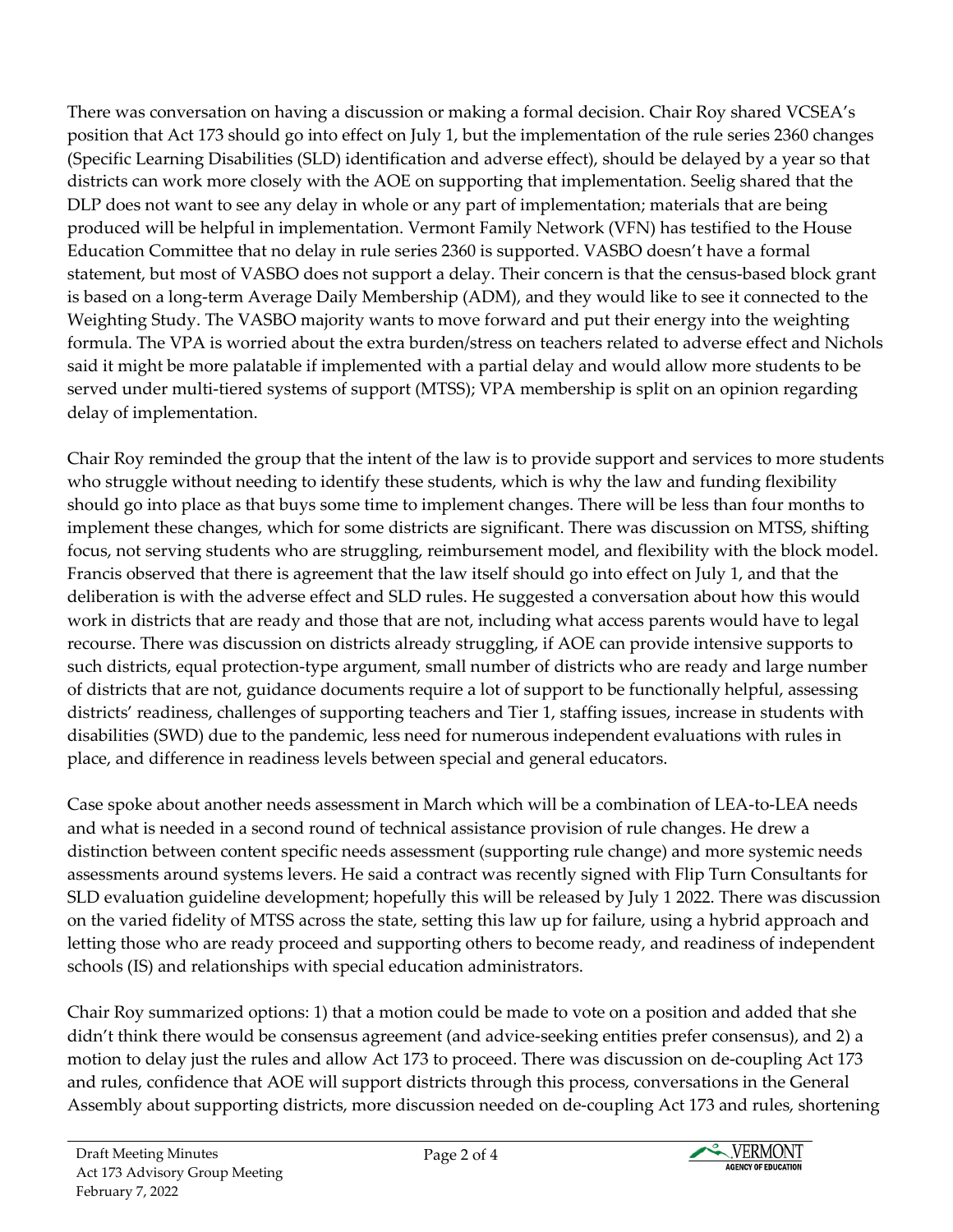the delay to 6 months as a compromise, reporting on different perspectives and feeling far from consensus, impact of evaluation and testing of students, too many subtleties to work towards a motion that reflects the conversation, any extra time is better than no extra time, nothing will happen without a deadline, uncertainty on the benefit of an extension, some districts will not use the extra time, and mid-year implementation will be very challenging for practitioners. There was no interest in proceeding with a motion. Chair Roy said if asked by the Legislature, she would convey a summary of this discussion.

Chair Roy called a recess at 10:06 a.m. and reconvened at 10:15 a.m.

## **Action Item: Approve recommended changes to 2200 Series**

Chair Roy clarified that Mahusky and Moore were asked to draft language to address open enrollment and the action would be to entertain a motion to approve that language and then open it for discussion. The objective was to look at the public comment specifically directed to the AG, related to open enrollment and vote on consensus language that Moore and Mahusky worked together on. The motion would be for option 2 (Draft Rule 2229.4 as Proposed by Act 173 Subgroup Members) in Simmons' [Memo to the SBE Rule 2200](https://education.vermont.gov/document/Memo-revised%20to%20SBE%20Committee%20and%20Act%20173%20AG-Proposal%20for%20Rule%202229.4)  [Subcommittee and Act 173 Advisory Group.](https://education.vermont.gov/document/Memo-revised%20to%20SBE%20Committee%20and%20Act%20173%20AG-Proposal%20for%20Rule%202229.4) Simmons offered that SBE rule series 2200 subcommittee members would urge the AG if/when they have consensus on option 3 to share that with them. Chair Roy asked for a motion to approve or recommend the changes outlined in option 2 in Simmons' memo. Seelig moved and French seconded. Mill expressed objection for being put in the position of not having enough time to adequately review the information provided on Friday and apologized that it might slow down the process as he saw a few things that were disagreeable to him. Mahusky shared [a side-by-side comparison of](https://education.vermont.gov/document/Rule%202200%20side%20by%20side%20w%20AOE%20proposed%20changes-2-7-22)  [rule series 2200 and proposed changes in language](https://education.vermont.gov/document/Rule%202200%20side%20by%20side%20w%20AOE%20proposed%20changes-2-7-22) that she created and walked the group through these changes.

Moore said he was mistaken about his objection raised earlier, asked for a copy of the side-by side comparison, and said he still objected and is disadvantaged and not able to adequately represent VISA without having time to prepare. There was discussion on why they were acting on option 2, receiving this information last month (sent 1/31/22), concern about "all publicly-funded students," first-come-first-served, no forcing of enrollment in IS where needs cannot be met, not wanting exclusion on an arbitrary basis, objections being mostly misunderstandings of terminology, problem with obligation of an IS to enroll students who do not match the needs of the IS, ensuring that public dollars are not used to discriminate, "other requirements of schools' enrollment policies," setting minimum requirements of an enrollment policy, enrollment being blind to disability, as an advisory group there is a responsibility to advise the Legislature, language in subparagraph 2 is acceptable in that an IS still has discretion, striking section 504 from these rules as that is specific to general education (vs. special education), needing stronger language in subparagraph 2, have signaled that future issues for statutory changes will be addressed at future AG meetings, subcommittee ongoing that is continuing to address many of these issues, adding "provided" to the language in subsection 1(a), needing reassurance that disability status is not considered prior to enrollment, relevance between "all publicly funded" being changed and how that folds back into other enrollment policies, needing more time to offer due diligence for this conversation, enrollment policies discriminating against students with disabilities (SWD), struggling with not having a clean copy of the rules but instead multiple versions of the rule and needing that for consensus, and addressing capacity in enrollment policy. Discussion ensued on tabling the motion, withdrawing the motion, and a Doodle poll for a special meeting prior to the next SBE meeting. Seelig moved to table the motion by DLP; Nichols seconded. Chair Roy called a roll call vote. Yeas: Nichols, Fleming, Fannon, Francis, Bisbee, Seelig, Forest,